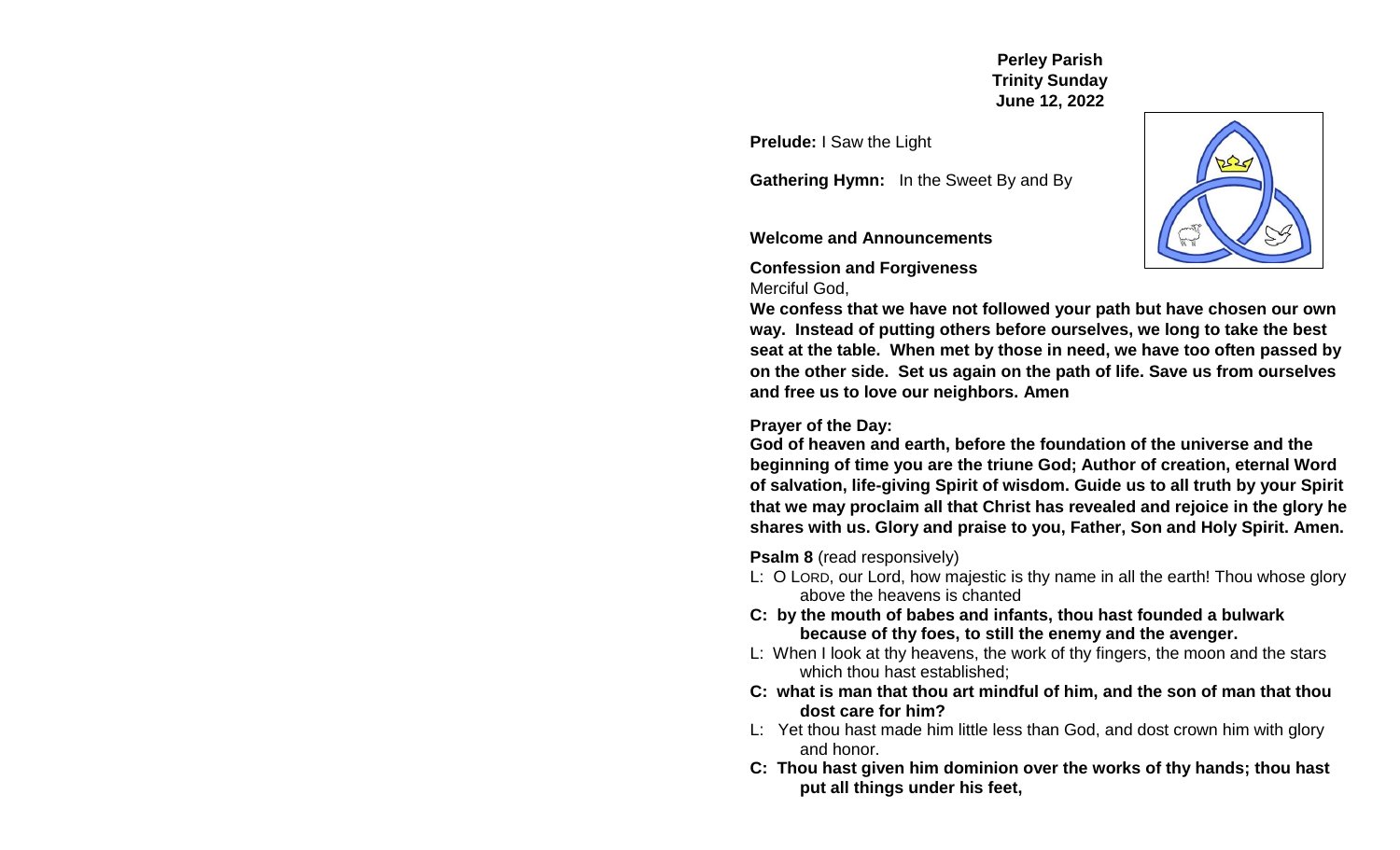L:all sheep and oxen, and also the beasts of the field, the birds of the air, and the fish of the sea, whatever passes along the paths of the sea.

**C: O LORD, our Lord, how majestic is thy name in all the earth!**

**First Reading:** Proverbs 8:1-3, 22-31 **Second Reading:** Romans 5:1-5 Word of God, Word of Life. **Thanks be to God.**

**Holy Gospel** according to John 16:12-15 **Glory to you O Lord** The Gospel of our Lord, **Praise to you, O Christ**

## **Children's Message**

## **Message**

**Hymn of the Day** Every Time I Feel the Spirit

**Offering Procession:** We Give Thee but Thine Own We give Thee but Thine own, whate'er the gift may be; All that we have is Thine alone, a trust, O Lord, from Thee.

**Affirmation of Baptism –** Abi and Jon Krogstad

## **Apostles Creed**

**I believe in God, the Father almighty, creator of heaven and earth.** 

**I believe in Jesus Christ, God's only Son, our Lord, who was conceived by the Holy Spirit, born of the virgin Mary, suffered under Pontius Pilate, was crucified, died and was buried; he descended to the dead. On the third day he rose again; he ascended into heaven, he is seated at the right hand of the Father, and he will come to judge the living and the dead. I believe in the Holy Spirit, the holy Christian/catholic Church, the communion of the saints, the forgiveness of sins, the resurrection of the body and the life everlasting. Amen**

**Prayers of the people**: (God in your mercy, **Hear our prayer**)

## **The Meal**

Holy, mighty, and merciful Lord, heaven and earth are full of your glory.

C: **In great love you sent to us Jesus, your Son, who reached out to heal the sick and suffering, who preached good news to the poor, and who, on the cross, opened his arms to all.**

# **Words of Institution**

Remembering, therefore, his death, resurrection, and ascension, we await his coming in glory.

**C: Pour out your Holy Spirit, that by this Holy Communion we may know the unity we share with all your people in the body of your Son, Jesus Christ our Lord.**

P: Through him, with him, in him, in the unity of the Holy Spirit,

C: **all glory and honor is yours, almighty Father, now and forever. Amen**

## **Lord's Prayer (spoken)**

*Our father who art in heaven hallowed be Thy name. Thy kingdom come, thy will be done, on earth as it is in heaven. Give us this day our daily bread and forgive us our trespasses as we forgive those who trespass against us. Lead us not into temptation but deliver us from evil for thine is the kingdom and the power and the glory forever and ever. Amen*

**Communion Hymn:** Wings of a Dove

## **Blessing:** (sung)

The Lord bless you and keep you Make His face shine upon you and be gracious to you The Lord turn His face toward you and give you peace Amen, amen, amen. Amen, amen, amen

**Sending Song:** When the Roll is Called Up Yonder

**Dismissal:** Go in peace. Jesus meets you on the way. **Thanks be to God.** 

# **Mark Your Calendars:**

- $\triangleright$  Sunday, June 12<sup>th</sup> One Service 9am Kirkebo outdoors with Testify and old-time music and hymns. Confirmation of Abby & Jon Krogstad
- $\triangleright$  Sunday, June 19<sup>th</sup> 9am at Nora

Pastor Michele Jenson: Phone: 701-261-0998 Email: [mjenson001@luthersem.edu](mailto:mjenson001@luthersem.edu) Web Page: [www.perleyparish.org](http://www.perleyparish.org/) Email: [perleyparish@gmail.com](mailto:perleyparish@gmail.com)